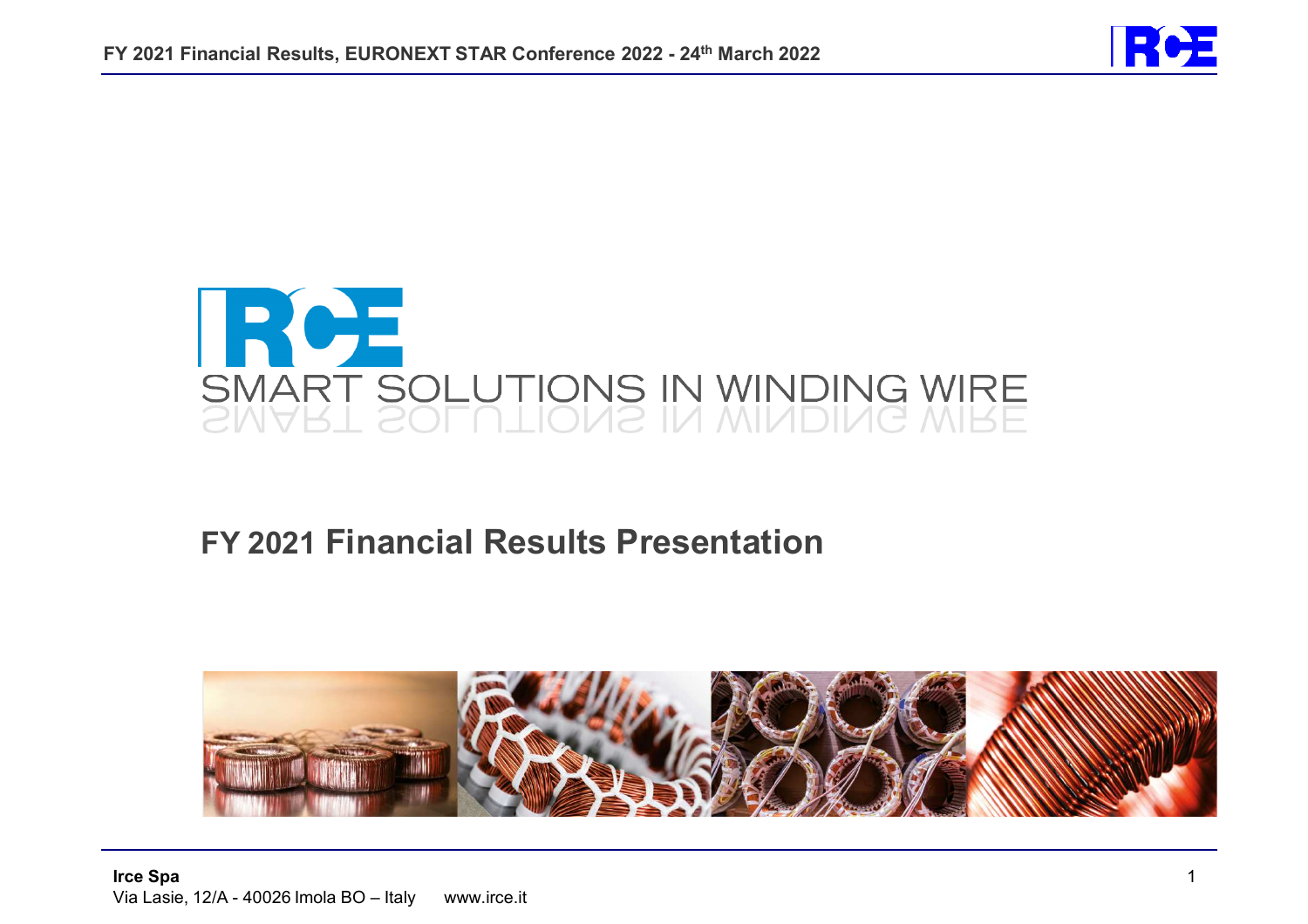

## IRCE Group – **Contents**

# Company Profile

- •Highlights •The Businesses
- •Production Plants

## Financial Results

- •Copper and Aluminium Price Trend
- •Profit and Loss Statement
- •Balance Sheet
- •Business Performance
- •Market Performance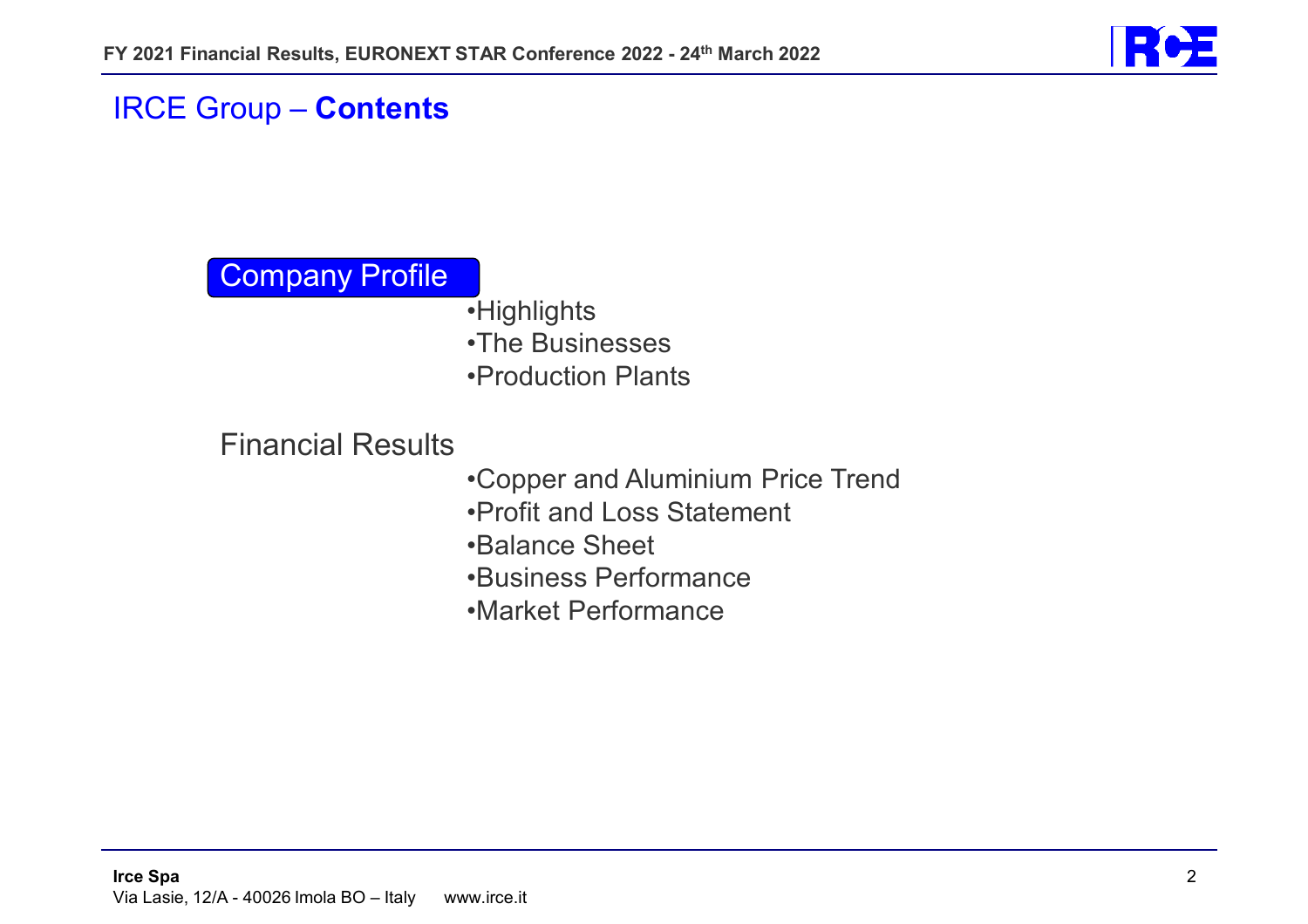

### **Company Profile Highlights**

| <b>IRCE Today</b>                                                        | U.m.  | FY 2021 | <b>FY 2020</b> |
|--------------------------------------------------------------------------|-------|---------|----------------|
| <b>Number of employees</b>                                               | Nr    | 714     | 708            |
| <b>TURNOVER</b>                                                          | Eur M | 457.1   | 295.3          |
| <b>EBITDA</b>                                                            | Eur M | 23.2    | 10.8           |
| <b>EBITDA Adj*</b>                                                       | Eur M | 23.0    | 12.2           |
| <b>EBIT</b>                                                              | Eur M | 14.4    | 3.2            |
| <b>EBIT Adj*</b>                                                         | Eur M | 14.2    | 4.6            |
| <b>RESULT of the period</b>                                              | Eur M | 9.4     | 2.7            |
| (*) Including gains/losses on copper and energy derivatives transactions |       |         |                |

IRCE is a leading European Group operating in the industries of magnet wires and cables

|      | <b>History</b>                                                               |
|------|------------------------------------------------------------------------------|
| 1947 | IRCE began its activity in Imola (Italy) with the production of magnet wires |
| 1961 | The company started the production of PVC insulated low voltage cables       |
| 1996 | The Group was listed on the Italian Stock Exchange                           |
| 1998 | Acquisition of Smit Draad Nijmegen BV (The Netherlands)                      |
| 2001 | Acquisition of FD Sims Ltd (UK)                                              |
| 2001 | The Group was listed on the Star Market Segment                              |
| 2007 | <b>Construction of Brazil Plant</b>                                          |
| 2007 | Acquisition of Stable Magnet Wire P. Ltd (India)                             |
| 2010 | Acquisition of ISODRA GmbH (Germany)                                         |
| 2015 | New sales office in Poland                                                   |
| 2018 | Established the Company in China                                             |
| 2021 | Established the Company in Czech Republic                                    |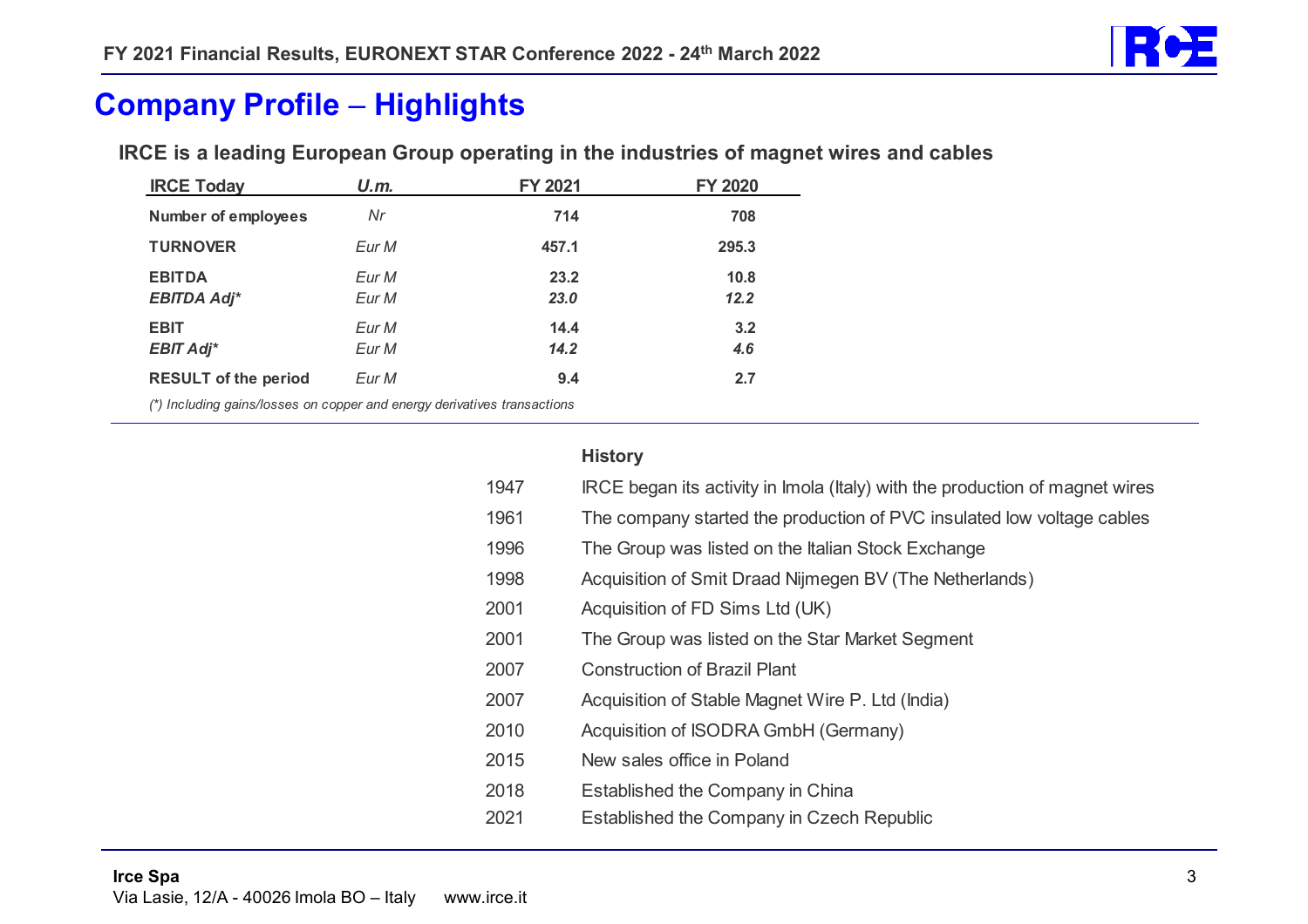

#### **Company Profile**  $\mathcal{L}_{\mathcal{A}}$ **The Businesses**

**IRCE Group works in two business areas:** 

- •**Magnet wires 80% of sales**
- •**Energy cables 20% of sales**





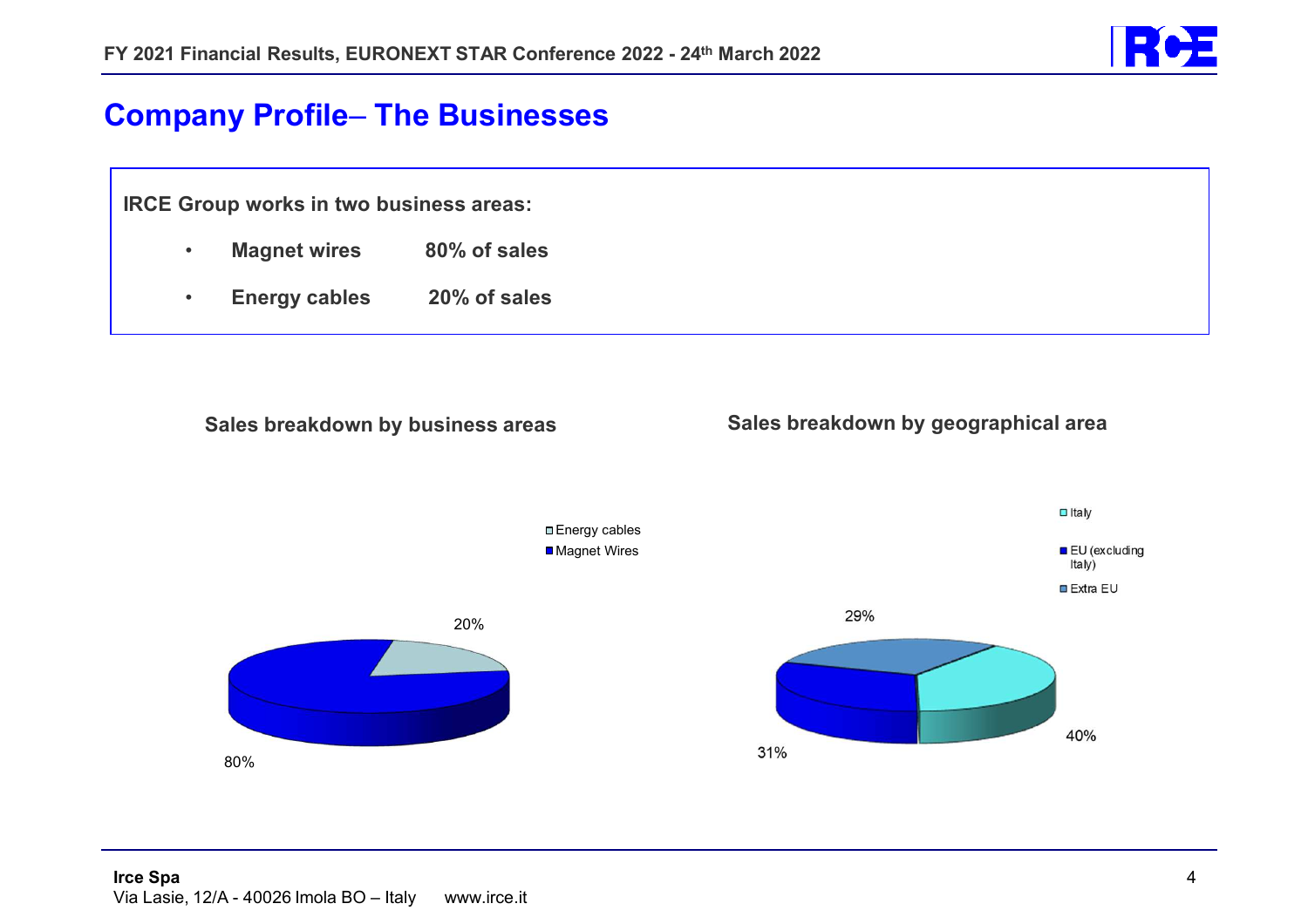

### **Company Profile The Businesses**

### **Magnet Wires**

Magnet wires, also known as winding wires or enamelled wires, have multiple applications such as electric motors, generators, transformers, compressors, inductors, relays, solenoid valves, etc. The wire is insulated through the application of many layers of enamels by means of highly sophisticated processes and machines, which demand high levels of investments and large scale of productions.





### **Energy Cables**

Cables produced by the Group encompass the complete range of Low Voltage and Medium Voltage building and industrial cables, and power cords with plugs. Cables can be insulated with PVC, rubber, polyethylene, etc.. They are used for the construction of electricity plants in residential and industrial buildings and for the wiring and cabling of electrical appliances. The principal final industry sectors are the construction industry, housing and industrial applications, and consumer durables industries (domestic appliances and other electrical appliances).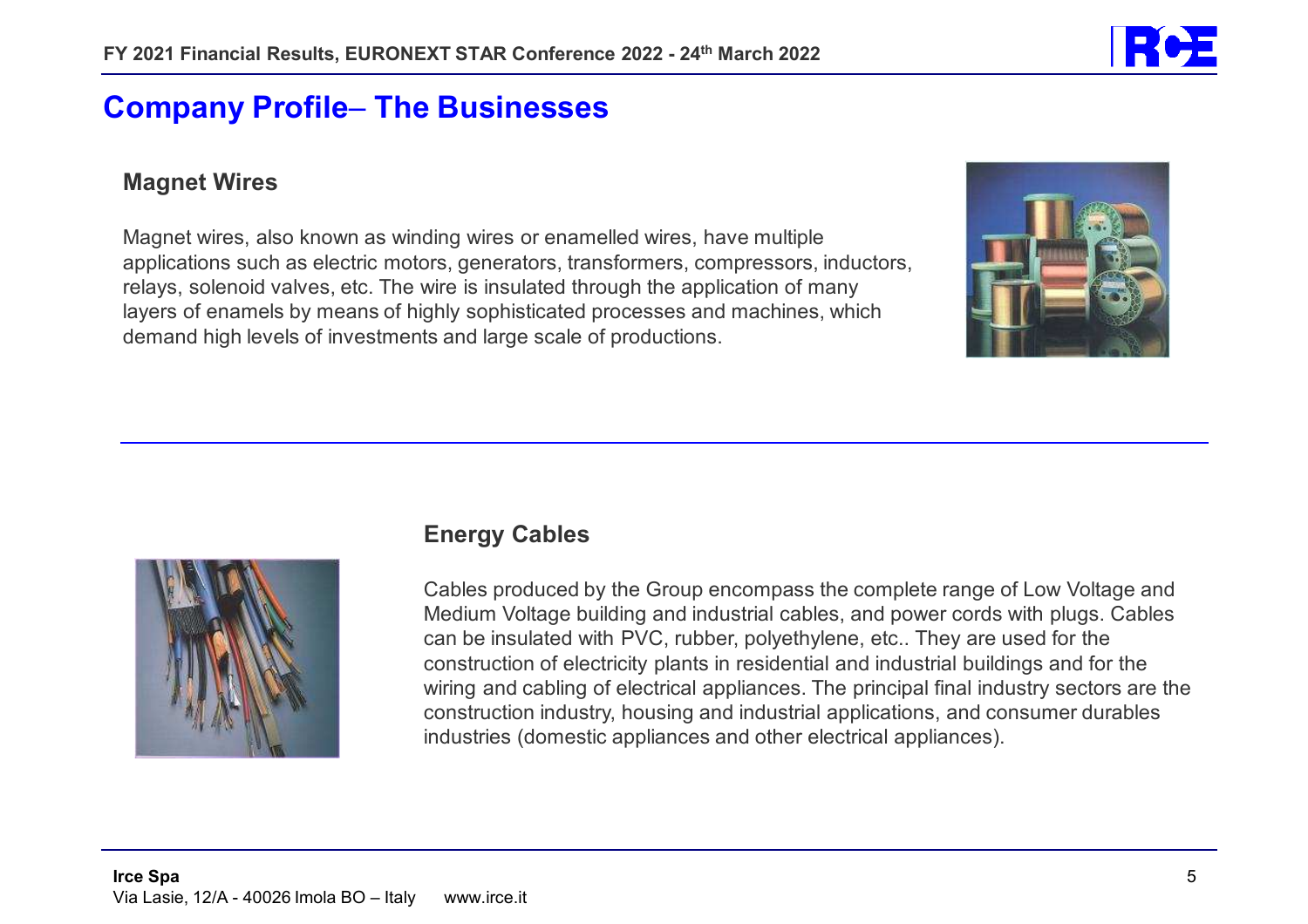

#### **Company Profile** – <del>Jan Karl II.</del><br>Vyhy tysy **The Businesses >** *Magnet Wires*

*> Market share*

In the Magnet Wire business IRCE manufactures and sales the complete range of products, and is mainly engaged in the segments of the fine and medium wires. It mainly operates in Europe, where it is one of the top three producers by size.

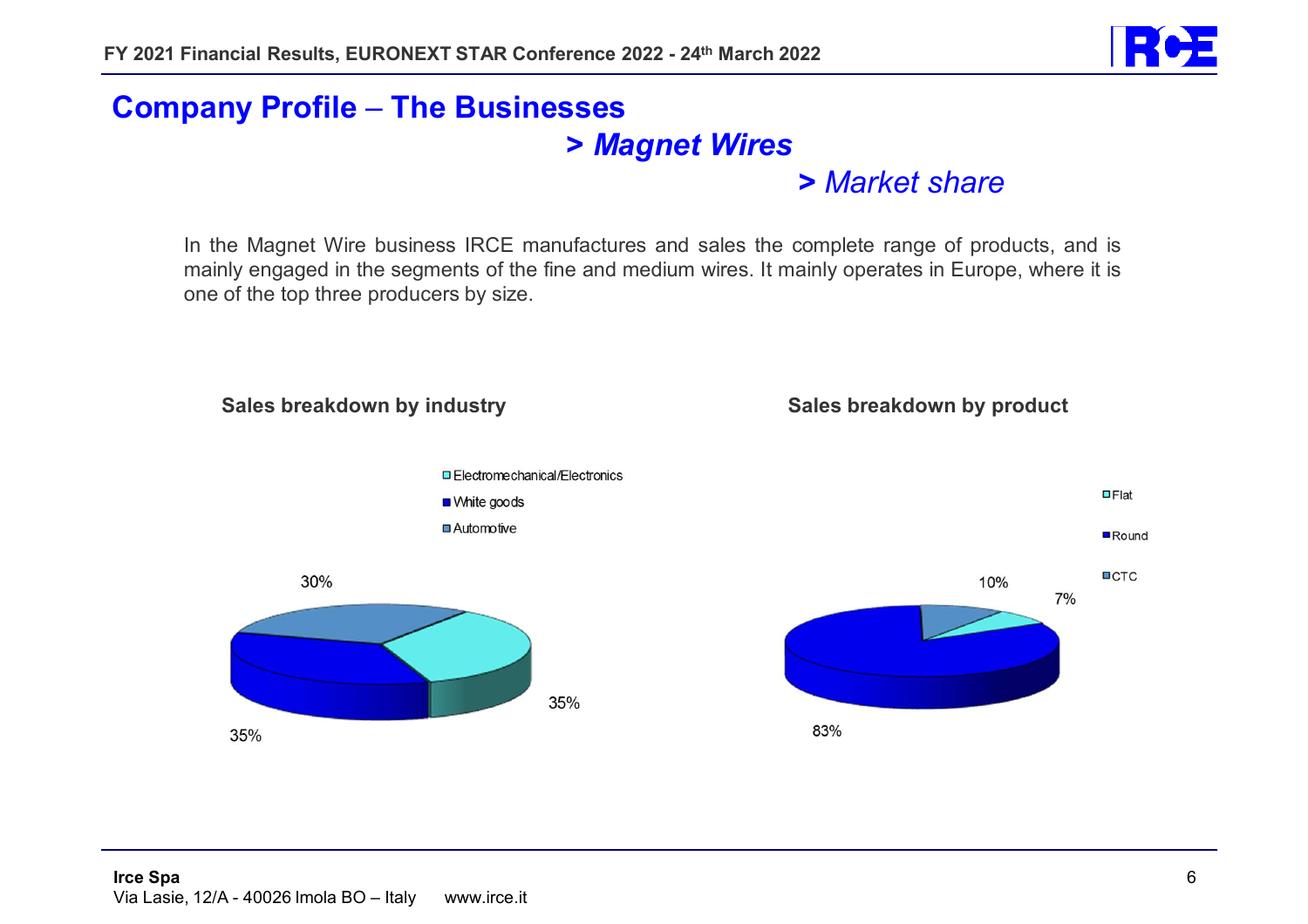

#### **Company Profile** – <del>Jan Karl II.</del><br>Vyhy tysy **The Businesses**

# **>** *Magnet Wires*

*> Major customers by sectors*

#### **White Goods**

Embraco (Nidec Group) **BSH**  Secop Ceme Elica Spa A.R.S. Elettromeccanica Cebi Group Domel D.O.O.

#### **Automotive**

 Denso Manufacturing Robert Bosch Mahle Group G. Cartier Technologies Hanon Systems Buehler motor GmbH Spal Automotive Srl Bontaz

**Electromechanical/ElectronicsSiemens** Schneider Electric<br>SCR SMIT Creus SGB-SMIT Group General Electric EBM-Papst Mulfingen PanasonicFinderTE Connectivity Wuerth

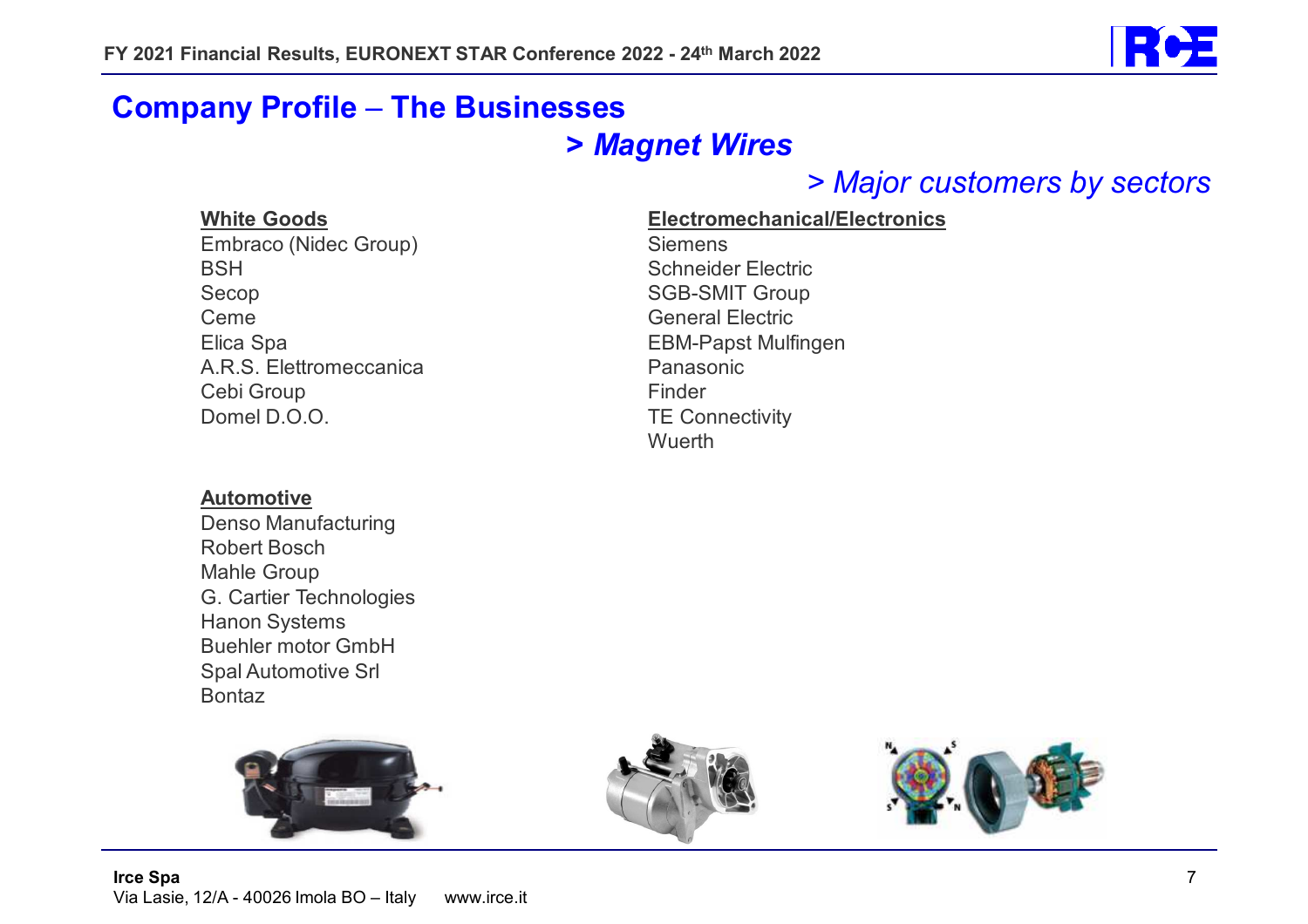

### **Company Profile The Businesses >** *Energy Cables*

The group produces the full range of low and medium voltage cables and cords with plugs.

Cable customers are divided into two main sectors:

#### **Distributors of electrical material**

E.B. Elettrofornitura Borghini SpA Com-Cavi Spa Comoli Ferrari & C. SpA Strano SpA

#### **Industrial sector**

Whirlpool Group Unionalpha Spa (Indesit Group supplier) Batav Srl (Indesit Group supplier) Selectra Srl Bitron SpA RFI (Rete Ferroviaria Italiana)

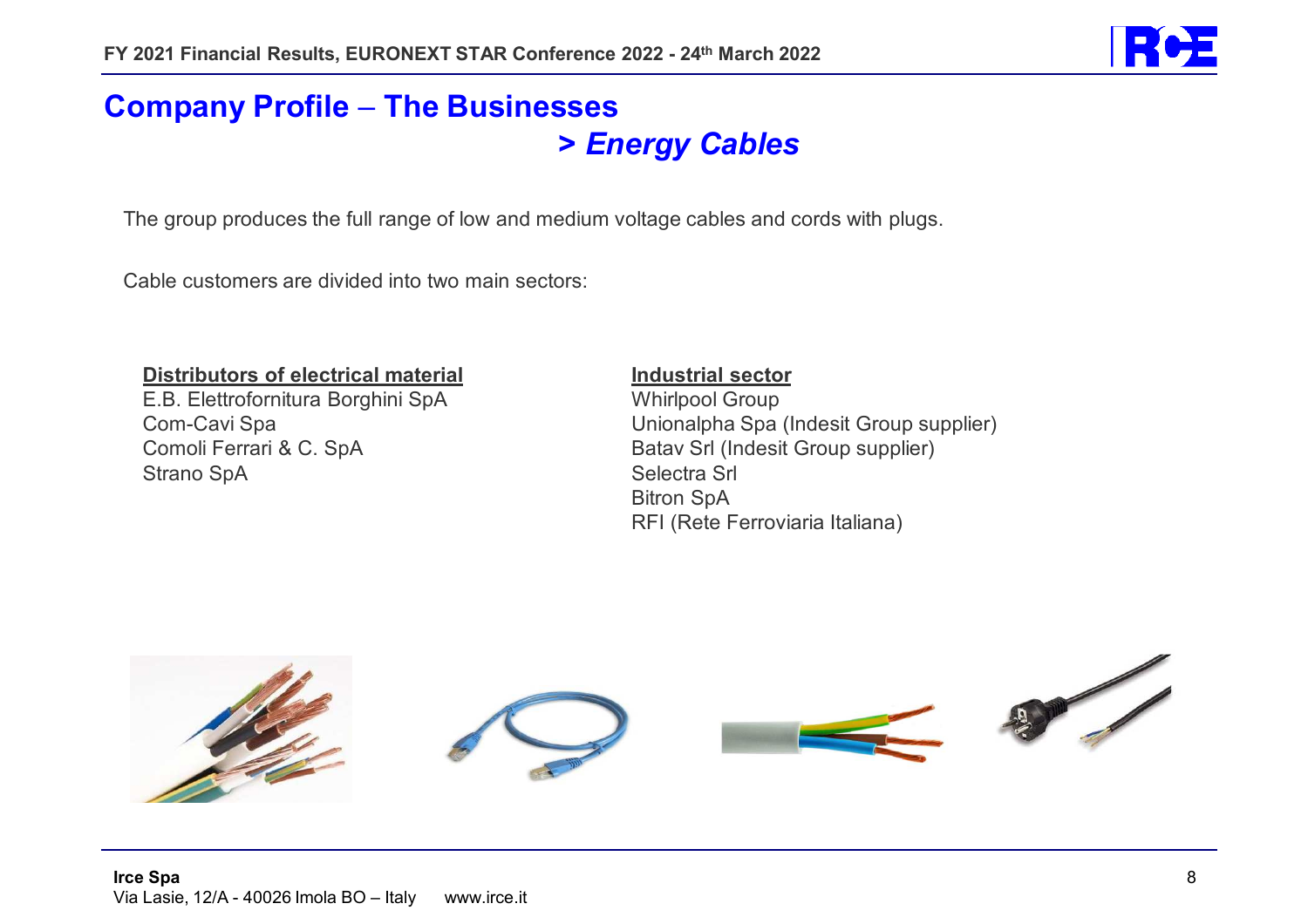

### **Company Profile Production Plants**

| 7778777777777777777<br>Imola Plant                      | 3. Umbertide Plant<br>2. Guglionesi                                                           | <b>MANUS REAL PROPERTY</b><br>4. Miradolo Plant |
|---------------------------------------------------------|-----------------------------------------------------------------------------------------------|-------------------------------------------------|
| 5. The Netherlands Plant                                | 6. United Kingdom Plant<br>7. Brazil Plant                                                    | 9. Germany Plant                                |
| 1. IRCE SpA - Headquarters<br>Imola - Italy             | Copper and Aluminium Round Magnet Wire<br>and LV Energy Cables                                | Covered Area: 46,000 Sqm<br>Employees: 235      |
| 2. IRCE SpA<br>Guglionesi - Italy                       | <b>LV/MV Energy Cables</b>                                                                    | Covered Area: 24,000 Sqm<br>Employees: 85       |
| 3. IRCE SpA<br>Umbertide - Italy                        | Copper and Aluminium Round Magnet Wire                                                        | Covered Area: 19,400 Sqm<br>Employees: 47       |
| 4. IRCE SpA<br>Miradolo - Italy                         | Power Cords with Plugs                                                                        | Covered Area: 5,500 Sqm<br>Employees: 42        |
| 5. Smit Draad Nijmegen BV<br>Nijmegen - The Netherlands | Copper Rectangular Magnet Wire<br>Continuously Transposed Cable (CTC)                         | Covered Area: 9,800 Sqm<br>Employees: 82        |
| 6. FD Sims Ltd<br>Blackburn - UK                        | Copper and Aluminium Round and Rectangular Magnet Wire                                        | Covered Area: 7,000 Sqm<br>Employees: 30        |
| 7. IRCE Ltda<br>Joinville - Brazil                      | Copper and Aluminium Round and Rectangular Magnet Wire<br>Continuously Transposed Cable (CTC) | Covered Area: 21,500 Sqm<br>Employees: 114      |
| 8. Stable Magnet Wire P. Ltd.<br>Cochin - India         | <b>Copper Round Magnet Wire</b>                                                               | Employees: 30                                   |
| 9. ISODRA GmbH<br>Kierspe - Germany                     | <b>Copper Round Magnet Wire</b>                                                               | Employees: 13                                   |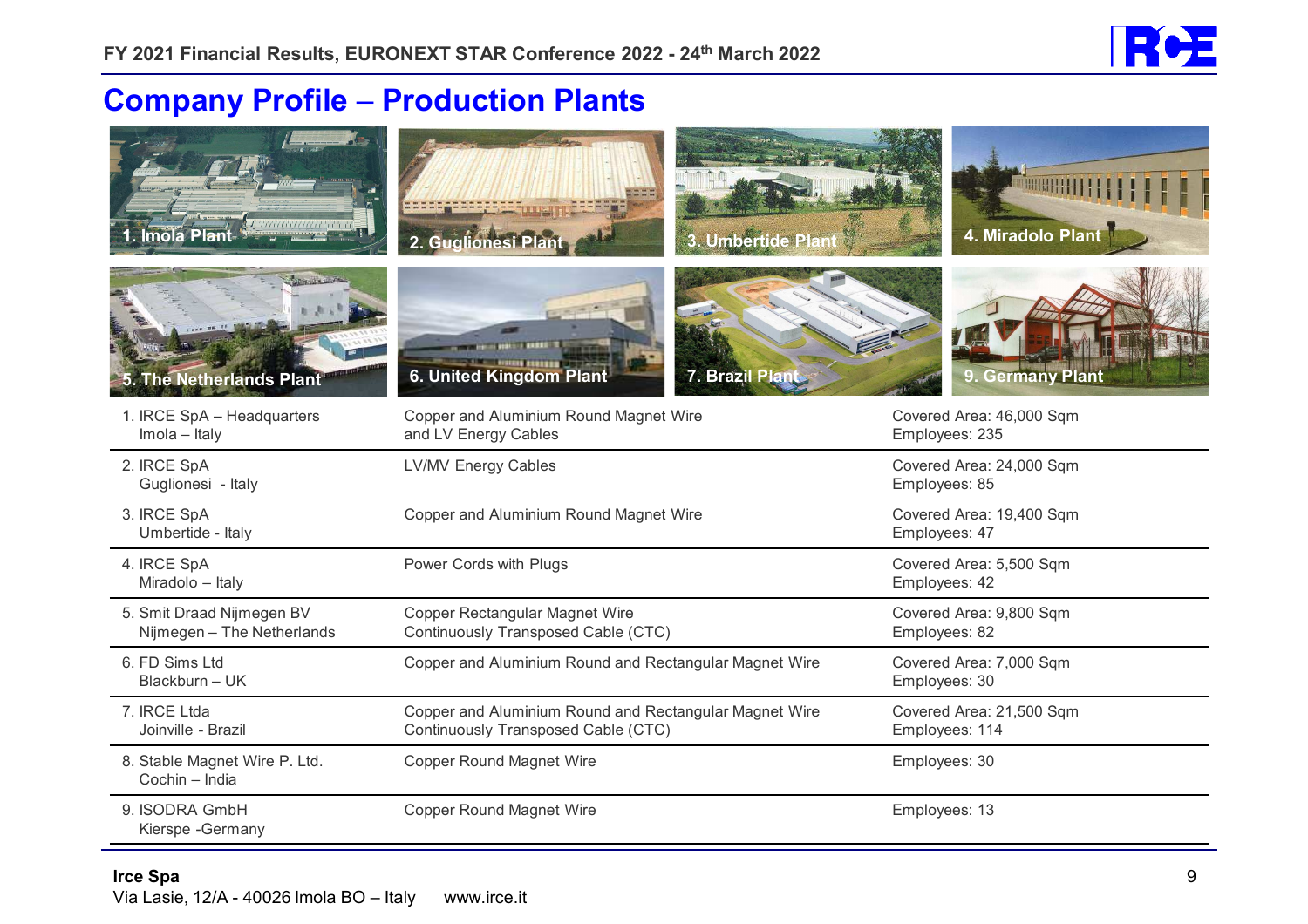

### IRCE Group – **Contents**

# Company Profile

•Highlights •The Businesses •Production Plants

### Financial Results

- •Copper and Aluminium Price Trend
- •Profit and Loss Statement
- •Balance Sheet
- •Business Performance
- •Market Performance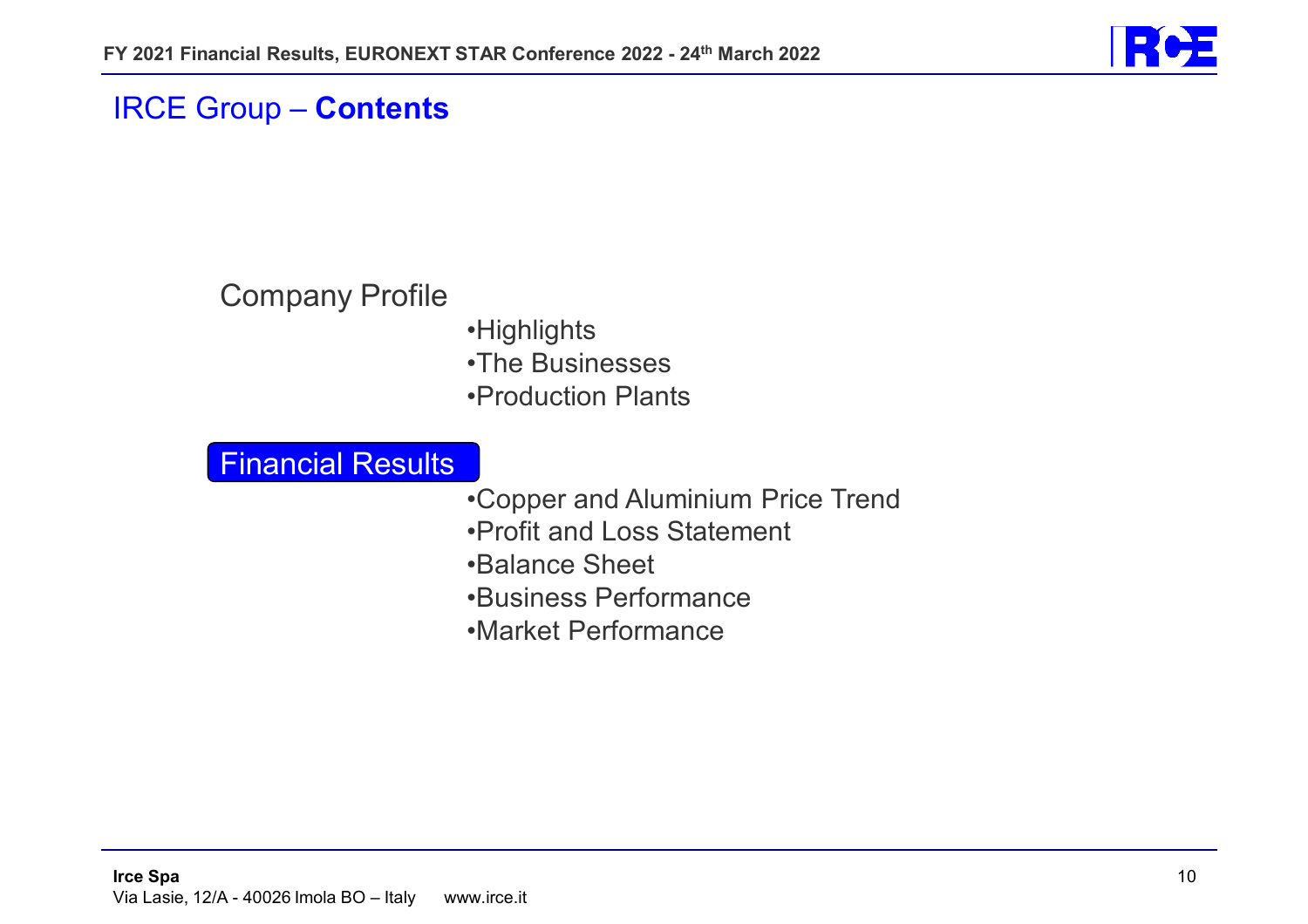

# IRCE Group – **Copper and Aluminium price trend**

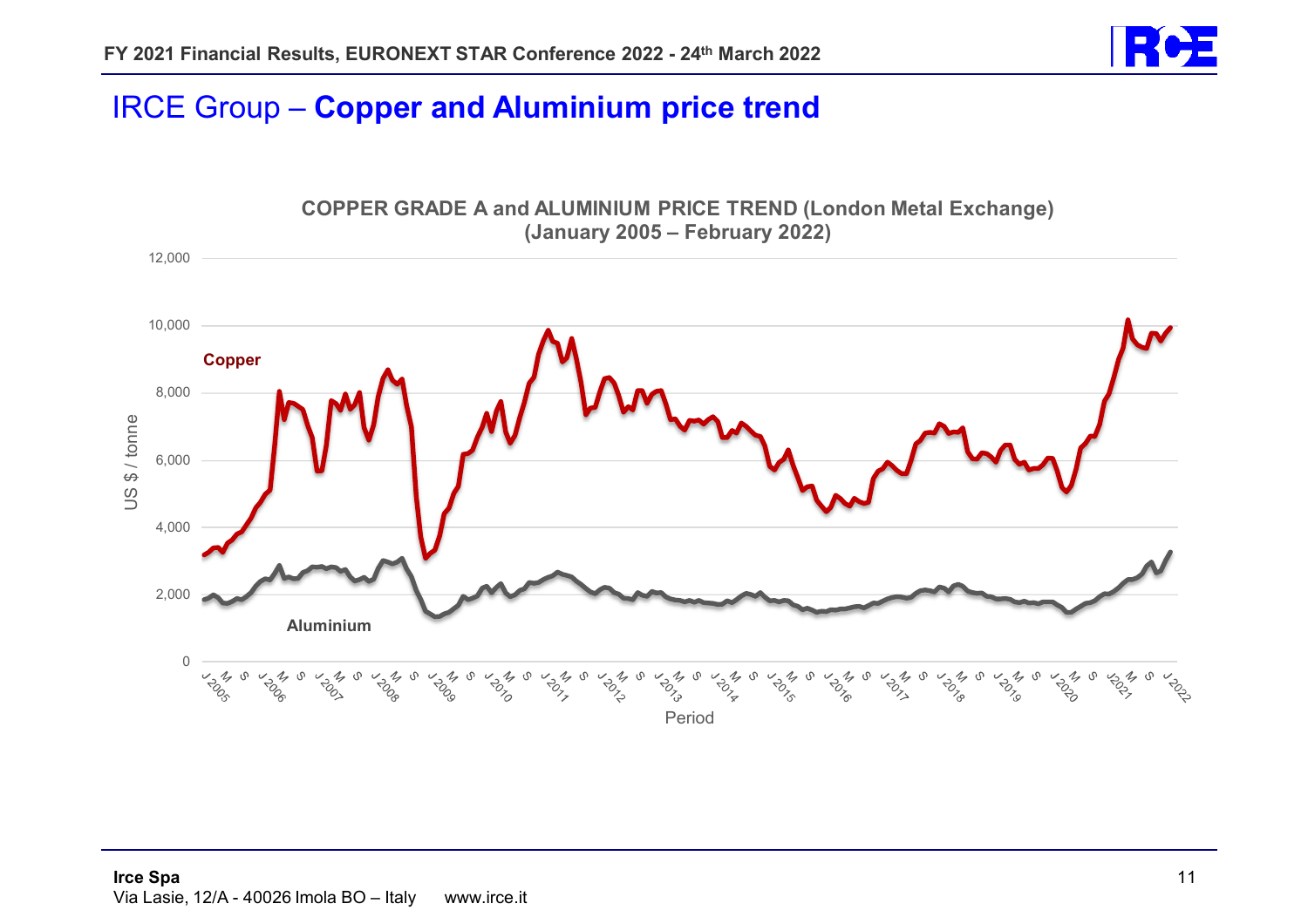![](_page_11_Picture_1.jpeg)

#### **Financial Results Profit and Loss Statement**

| <b>Euro million</b>                        | <b>FY 2021</b> | % Turn.  | <b>FY 2020</b> % Turn. |          | change % | FY 2019 % Turn. |          | FY 2018 % Turn. |          |
|--------------------------------------------|----------------|----------|------------------------|----------|----------|-----------------|----------|-----------------|----------|
| Hollow turnover wires                      | 67.8           |          | 51.8                   |          | 30.9%    | 56.4            |          | 60.3            |          |
| Hollow turnover cables                     | 24.6           |          | 16.5                   |          | 49.1%    | 14.0            |          | 17.2            |          |
| <b>Total hollow turnover</b>               | 92.4           |          | 68.3                   |          | 35.3%    | 70.4            |          | 77.5            |          |
| <b>TURNOVER (copper included)</b>          | 457.1          | 100.0%   | 295.3                  | 100.0%   | 54.8%    | 311.9           | 100.0%   | 355.4           | 100.0%   |
| Other income                               | 0.6            | 0.1%     | 0.8                    | 0.3%     | $-25.0%$ | 1.0             | 0.3%     | 1.0             | 0.3%     |
| <b>TOTAL REVENUES</b>                      | 457.7          | 100.1%   | 296.1                  | 100.3%   | 54.6%    | 312.9           | 100.3%   | 356.4           | 100.3%   |
| Cost of material including change in stock | (366.2)        | $-80.1%$ | (231.8)                | $-78.5%$ | 58.0%    | (246.1)         | $-78.9%$ | (279.1)         | $-78.5%$ |
| <b>Personnel costs</b>                     | (30.5)         | $-6.7%$  | (28.5)                 | $-9.7%$  | 7.0%     | (30.2)          | $-9.7%$  | (32.4)          | $-9.1%$  |
| Other costs and services                   | (37.8)         | $-8.3%$  | (25.0)                 | $-8.5%$  | 51.2%    | (28.8)          | $-9.2%$  | (29.9)          | $-8.4%$  |
| <b>EBITDA</b>                              | 23.2           | 5.1%     | 10.8                   | 3.7%     | 114.8%   | 7.8             | 2.5%     | 15.0            | 4.2%     |
| Depreciations and provisions               | (8.8)          | $-1.9%$  | (7.6)                  | $-2.6%$  | 15.8%    | (7.4)           | $-2.4%$  | (7.5)           | $-2.1%$  |
| <b>EBIT</b>                                | 14.4           | 3.2%     | 3.2                    | 1.1%     |          | 0.4             | 0.1%     | 7.5             | 2.1%     |
| <b>Copper and energy derivatives</b>       | (0.2)          | 0.0%     | 1.4                    | 0.5%     |          | 1.8             | 0.6%     | 2.5             | 0.7%     |
| Net financial charges                      | 0.0            | 0.0%     | (0.3)                  | $-0.1%$  |          | 0.5             | 0.2%     | 0.2             | 0.1%     |
| <b>RESULT BEFORE TAXES (EBT)</b>           | 14.2           | 3.1%     | 4.3                    | 1.5%     |          | 2.7             | 0.9%     | 10.2            | 2.9%     |
| <b>Taxes</b>                               | (4.8)          | $-1.1%$  | (1.6)                  | $-0.5%$  |          | (0.7)           | $-0.2%$  | (4.3)           | $-1.2%$  |
| <b>RESULT non-controlling interests</b>    | 9.4            | 2.1%     | 2.7                    | 0.9%     |          | 2.0             | 0.6%     | 5.9             | 1.7%     |
| <b>Minorities</b>                          | 0.0            | 0.0%     | (0.0)                  | 0.0%     |          | (0.1)           | 0.0%     | 0.0             | 0.0%     |
| <b>RESULT OF THE PERIOD</b>                | 9.4            | 2.1%     | 2.7                    | 0.9%     |          | 1.9             | 0.6%     | 5.9             | 1.7%     |

| <b>EBITDA</b>                                                                                                                                                                                             | 23.2  | 5.1%    | 10.8  | 3.7%    | 114.8% | 7.8   | 2.5%    | 15.0 | 4.2%    |
|-----------------------------------------------------------------------------------------------------------------------------------------------------------------------------------------------------------|-------|---------|-------|---------|--------|-------|---------|------|---------|
| Copper and energy derivatives                                                                                                                                                                             |       | 0.0%    |       | $0.5\%$ |        | . .8  | 0.6%    | 2.5  | 0.7%    |
| <b>EBITDA Adjusted (*)</b>                                                                                                                                                                                | 23.0  | 5.0%    | 12.2  | 4.1%    | 88.5%  | 9.6   | 3.1%    | 17.5 | 4.9%    |
| Depreciation and provisions                                                                                                                                                                               | (8.8) | $-1.9%$ | (7.6) | $-2.6%$ |        | (7.4) | $-2.4%$ | 7.5) | $-2.1%$ |
| <b>EBIT Adjusted (*)</b>                                                                                                                                                                                  | 14.2  | 3.1%    | 4.6   | 1.6%    |        | 2.2   | 0.7%    | 10.0 | 2.8%    |
| (*) For a better comparison of the operating results, we have introduced the concepts of EBITDA and EBIT Adjusted, that are equal to the traditional definitions plus income or loss on copper and energy |       |         |       |         |        |       |         |      |         |

derivatives transactions.

**ROCE (EBIT Adj. / Net Capital Employed)% 7.9% 2.7% 1.2% 5.3%**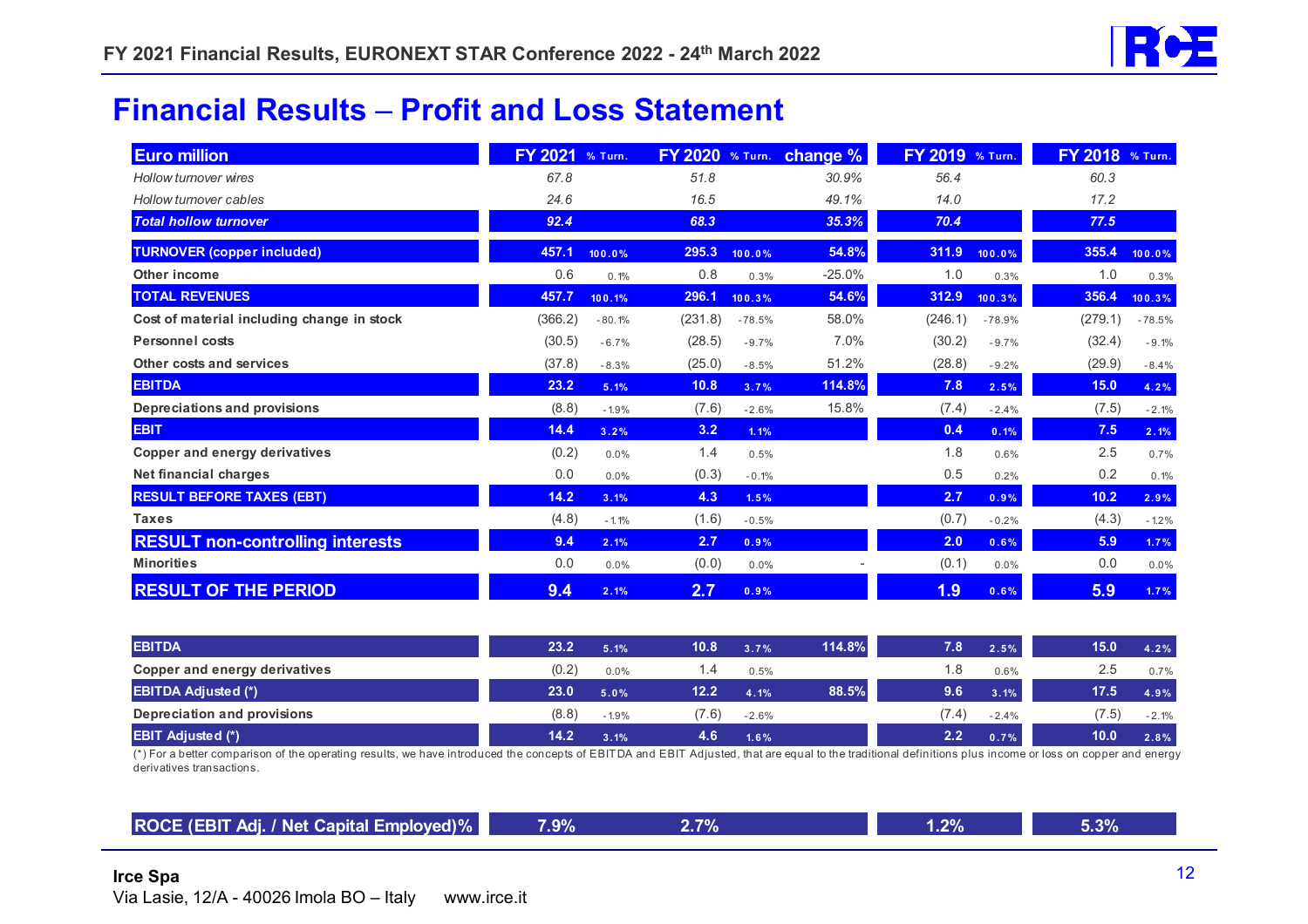![](_page_12_Picture_1.jpeg)

### **Financial Results Balance sheet**

| <b>Euro million</b>          | 31 December 2021 | $\%$         | 31 December 2020 | $\%$         | 31 December 2019 | $\%$         | 31 December 2018 | $\%$     |
|------------------------------|------------------|--------------|------------------|--------------|------------------|--------------|------------------|----------|
| Net working capital          | 166.5            | 84.8%        | 128.9            | 79.4%        | 130.2            | 75.0%        | 149.8            | 78.4%    |
| <b>Fixed Assets</b>          | 44.4             | 22.6%        | 43.5             | 26.8%        | 51.9             | 29.9%        | 52.7             | 27.6%    |
| Other assets and liabilities | $-14.6$          | $-7.4%$      | $-10.1$          | $-6.2%$      | -8.6             | $-5.0\%$     | $-11.5$          | $-6.0\%$ |
| <b>NET CAPITAL EMPLOYED</b>  |                  | 196.3 100.0% |                  | 162.3 100.0% | 173.5 100.0%     |              | 191.0 100.0%     |          |
| <b>Shareholders' Equity</b>  | 132.0            | 67.2%        | 122.6            | 75.5%        | 131.5            | 75.8%        | 131.3            | 68.7%    |
| <b>Net Financial Debt</b>    | 64.3             | 32.8%        | 39.7             | 24.5%        |                  | 42.0 24.2%   | 59.7             | 31.3%    |
| <b>FINANCING AND EQUITY</b>  | 196.3 100.0%     |              |                  | 162.3 100.0% |                  | 173.5 100.0% | 191.0 100.0%     |          |

| <b>ICAPE</b> | <b>. .</b><br>-- | 75 F |  |
|--------------|------------------|------|--|
|              |                  |      |  |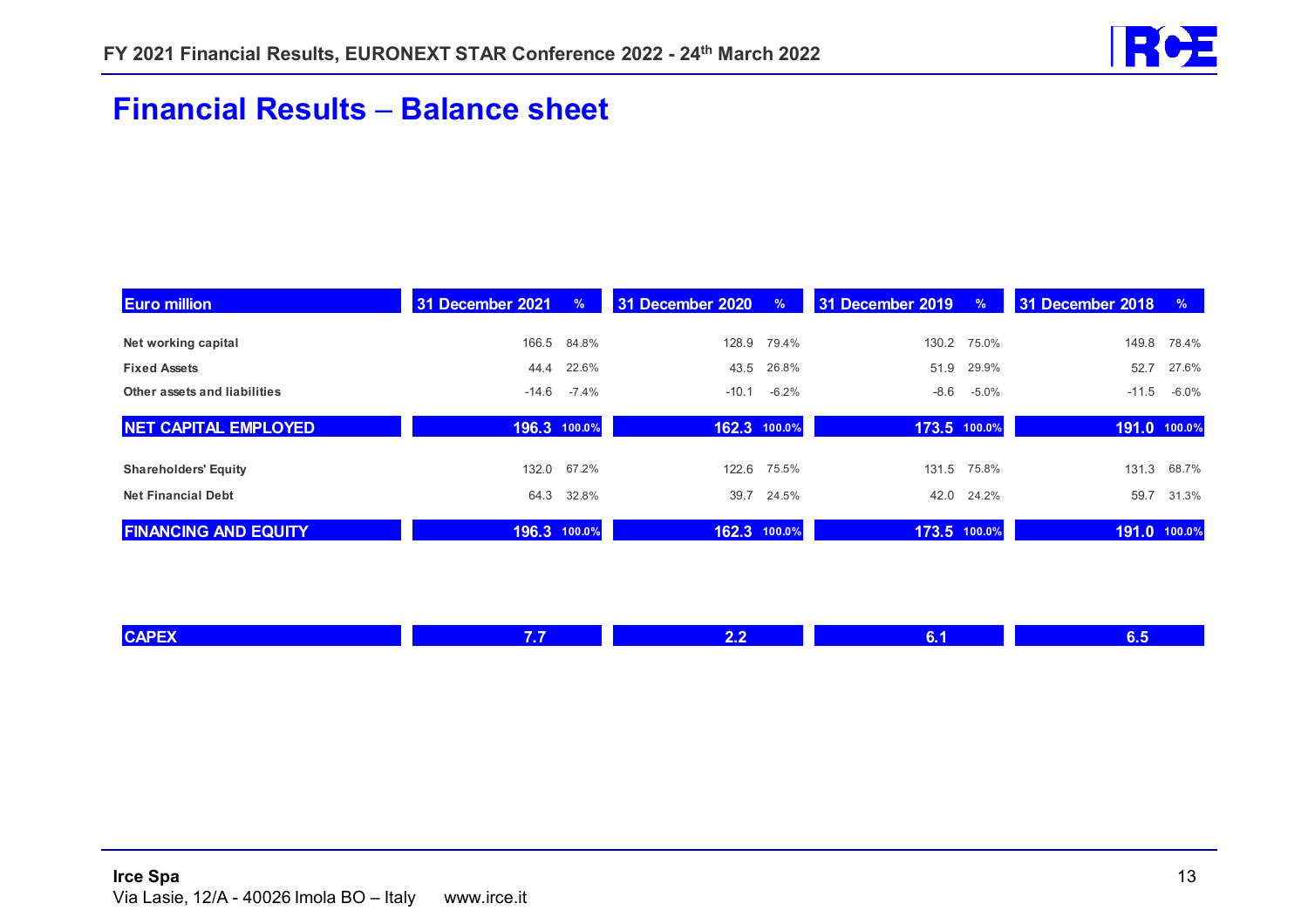![](_page_13_Picture_1.jpeg)

### IRCE Group – **Business Performance**

![](_page_13_Figure_3.jpeg)

#### **TURNOVER and HOLLOW TURNOVER**

![](_page_13_Figure_5.jpeg)

#### **EBITDA Adjusted and EBIT Adjusted**

**NET CAPITAL EMPLOYED and NET FINANCIAL DEBT**

![](_page_13_Figure_8.jpeg)

#### **NET WORKING CAPITAL**

![](_page_13_Figure_10.jpeg)